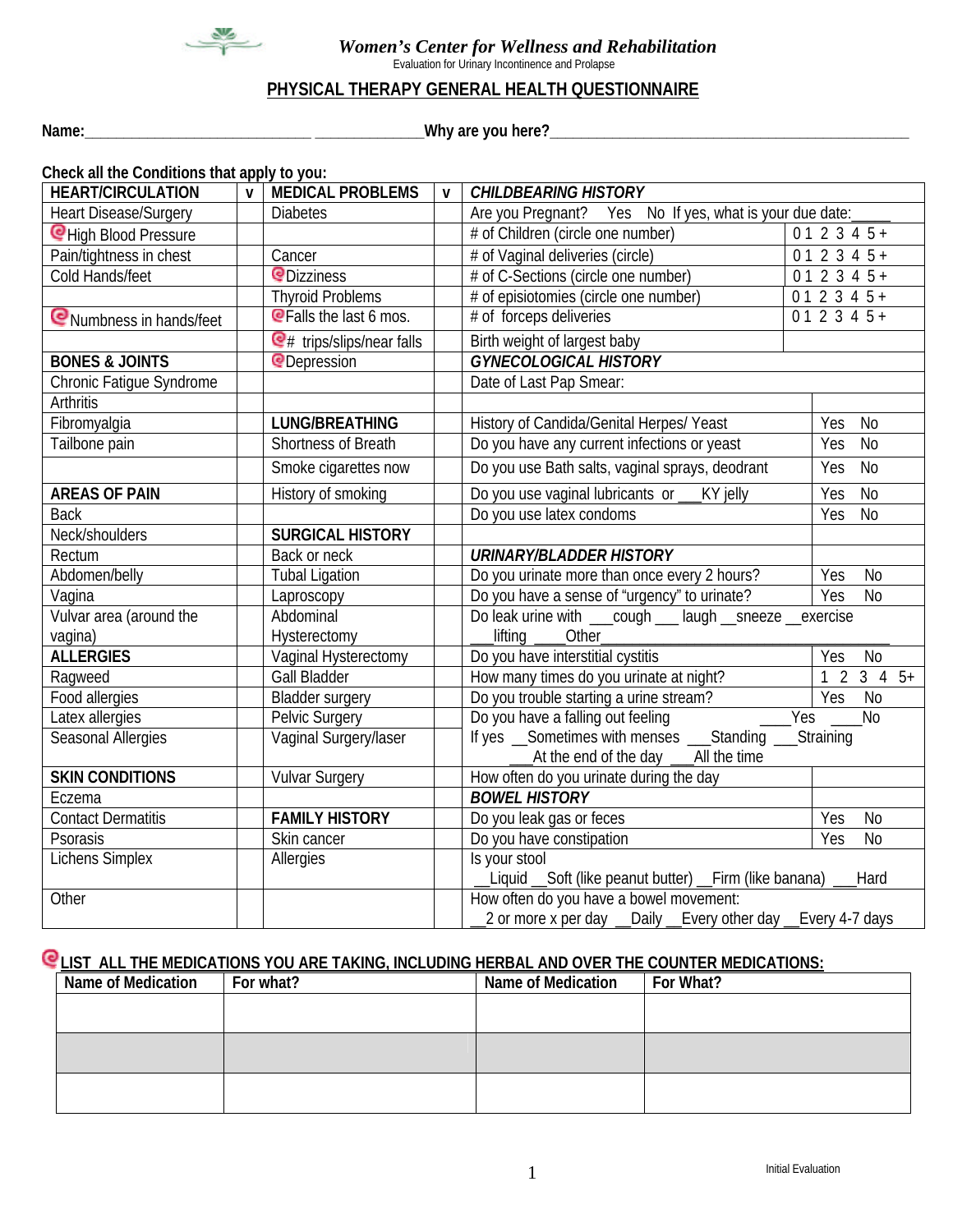

### *Women's Center for Wellness and Rehabilitation*

Evaluation for Urinary Incontinence and Prolapse

# **TELL US HOW YOUR BLADDER PROBLEM AFFECTS YOUR DAILY LIFE?**

Please check the appropriate box. If any statement does not apply to you, leave that box blank.

(1) Not at all (2) Slightly (3) Moderately (4) A lot

| My bladder problem :                                                                       |  |  | 4 |
|--------------------------------------------------------------------------------------------|--|--|---|
| Affects the way I dress                                                                    |  |  |   |
| Affects my ability to do my housework (cleaning, shopping, carrying)                       |  |  |   |
| Affects my ability to travel more than one hour without stopping to use the bathroom       |  |  |   |
| Interferes with my social life (interrupted movies, dancing, going to worship, gatherings) |  |  |   |
| Affects my relationship with my partner                                                    |  |  |   |
| Affects my sex life                                                                        |  |  |   |
| Makes me feel (circle all that apply) depressed anxious embarrassed frustrated angry       |  |  |   |
| Affects my job or activities outside my home                                               |  |  |   |
| Affects my sleep                                                                           |  |  |   |
| Makes me worry that I smell                                                                |  |  |   |
| Affects the amount of fluids that I drink                                                  |  |  |   |

Initial Score \_\_\_/44 Score at discharge \_\_\_\_/44

# **TELL US ABOUT YOUR BLADDER SYMPTOMS**

There are five questions. Circle one number 0-4 that most accurately describes your symptoms:

| How Often do you leak urine?                                                                                                                                                                       | How much urine do you leak?                                                                                                                                                               |  |  |
|----------------------------------------------------------------------------------------------------------------------------------------------------------------------------------------------------|-------------------------------------------------------------------------------------------------------------------------------------------------------------------------------------------|--|--|
| <b>Never</b><br>0<br>1-4 times per month<br>1<br>$\frac{2}{3}$<br>2-4 times per week<br>Once per day<br>4<br>More than once per day                                                                | None<br>$\left( \right)$<br>Few drops<br>Enough to soak a panty liner or underwear<br>3<br>Enough to soak a pad or wet outerwear<br>Runs down my leg or wets the floor<br>4               |  |  |
| What type of pads/protection do you wear?                                                                                                                                                          | How many pads do you use?                                                                                                                                                                 |  |  |
| I do not wear any pads or panty liners<br>$\theta$<br>I wear a panty liner<br>$\overline{2}$<br>I wear mini pads<br>3<br>I wear a maxi pad<br>I wear heavy pads like Depends/Poise or diapers<br>4 | I do not use any pads or panty liners<br>0<br>I only use pads during certain activities<br>I use 1 pad per day<br>2<br>3<br>I use 2-4 pads per day<br>I use more than 4 pads per day<br>4 |  |  |
| How often do you get up at night to urinate?                                                                                                                                                       | <b>Activity that Causes Urine Loss</b>                                                                                                                                                    |  |  |
| 0-1 time per night<br>0<br>1-2 times per night<br>$\overline{2}$<br>3-4 times per night<br>3<br>5-6 times per night<br>More than 6 times per night<br>4                                            | I do not leak with activity<br>0<br>Light Activity causes leakage<br>Moderate Activity causes leakage<br>Vigorous Activity causes leakage<br>3<br>Leak with all physical effort<br>4      |  |  |

Initial Score  $\frac{1}{20}$  /20